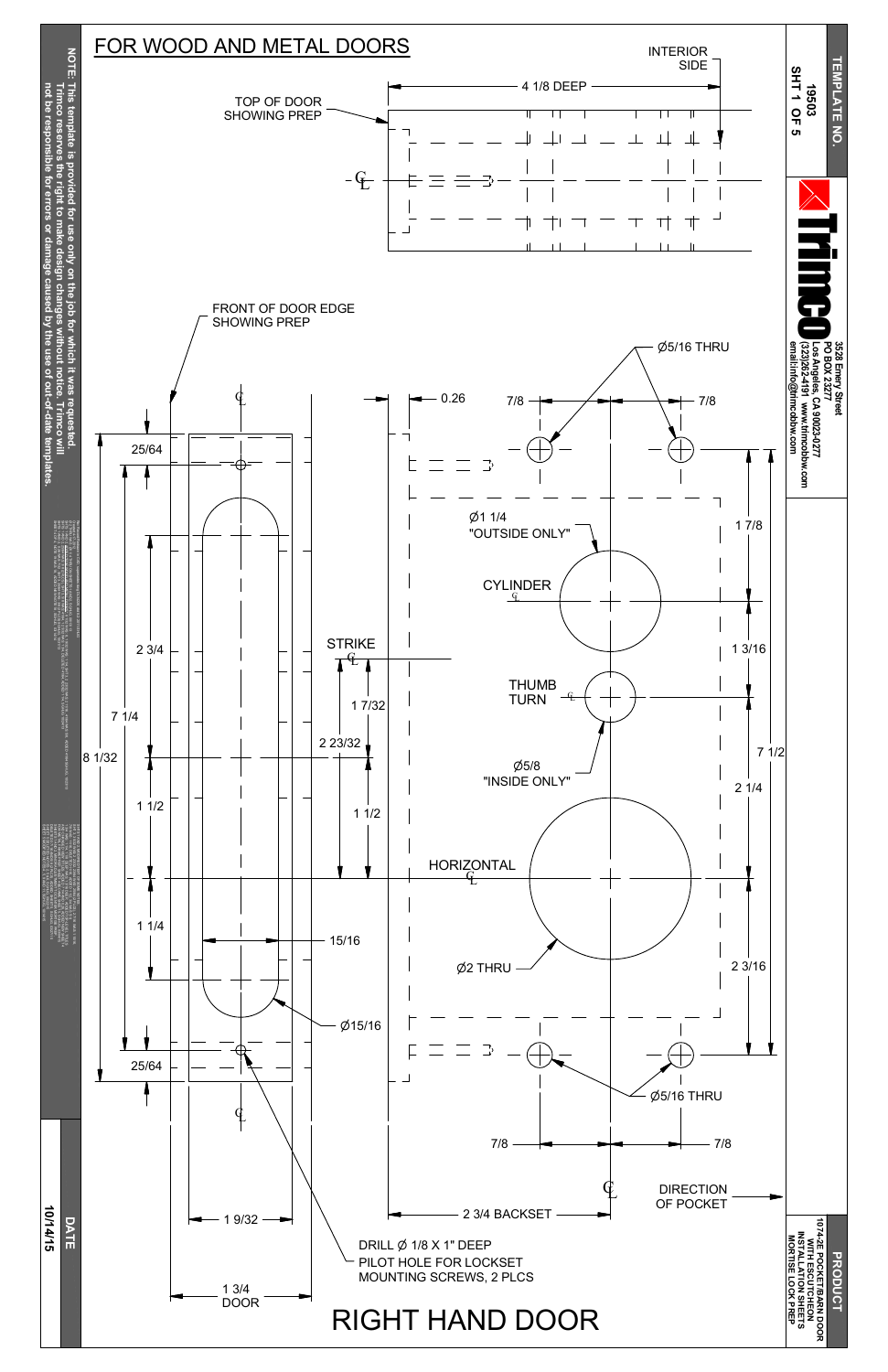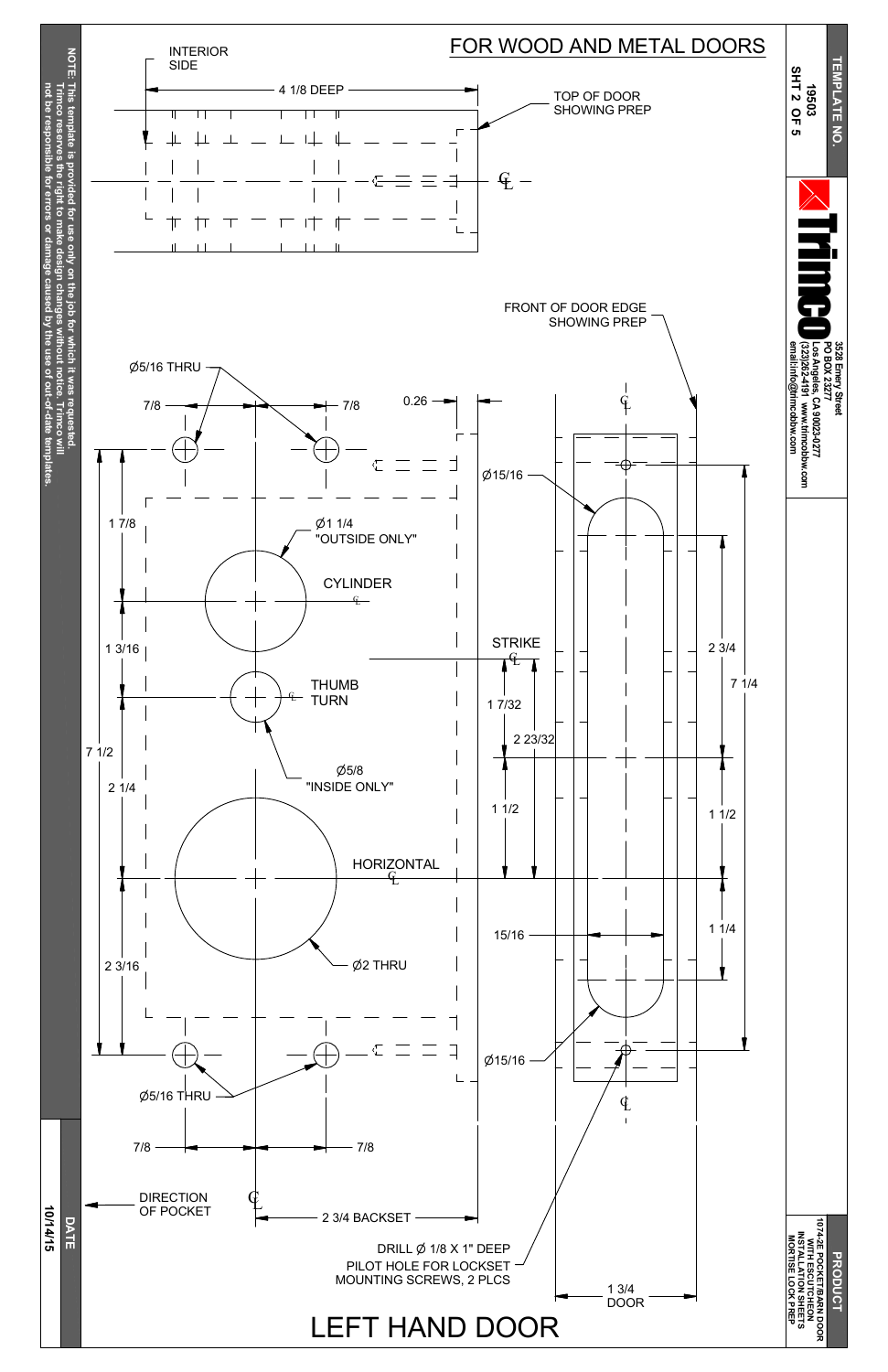**1074-2E PO C KET/B A RN D O O R WIFH ESCUTCHEON INSTALLATION SHEETS M O RTISE LO C K** アカロー<br>中田

**DRODUC** 

10/14/15 **10/14/15 D A T E** 1072-2 STRIKE/DUST COVER ASSEMBLY



EXTERIOR FACE OF RIGHT HAND DOOR FOR REFERENCE

> DOOR: FACING SIDE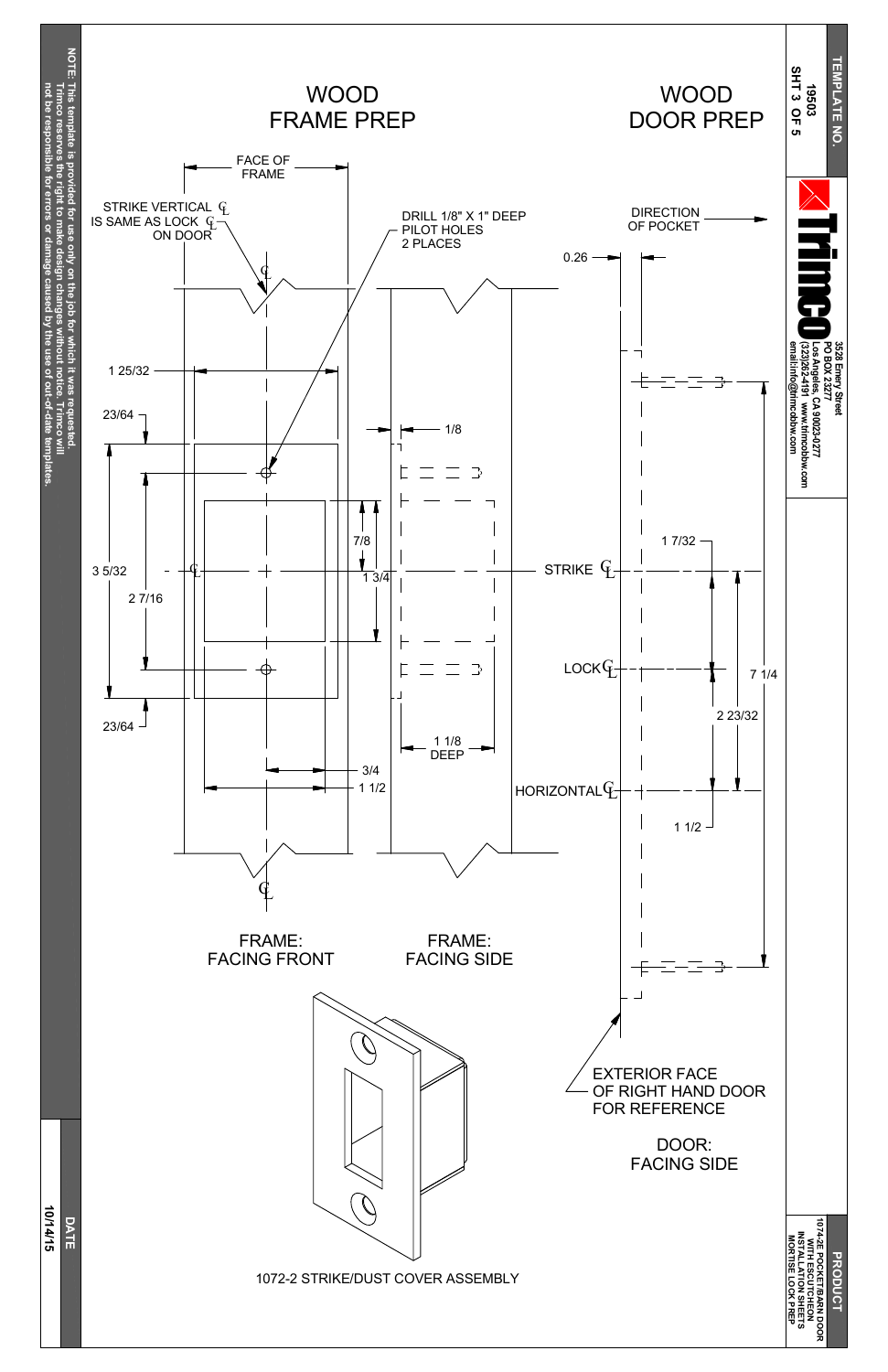**10/14/15 D A T E**

10/14/15





DOOR: FACING SIDE EXTERIOR FACE OF RIGHT HAND DOOR FOR REFERENCE

1072-2 STRIKE/DUST COVER ASSEMBLY

NOTE 1:

IF THE STRIKE IS SURFACE MOUNTED, THERE WILL BE A GAP BETWEEN THE FRAME AND THE DOOR.

NOTE 2:

IF THE STRIKE IS TO BE FLUSH MOUNTED, REFER TO SHEET 3 FOR FRAME PREP SPECIFICATIONS.

**DRODUC 1074-2E PO C KET/B A RN D O O R** WITH ES<br>NSTALLA<br>MORTISE **ESCUTCHEON INSTALLATION SHEETS LO C K** アカロー<br>中田